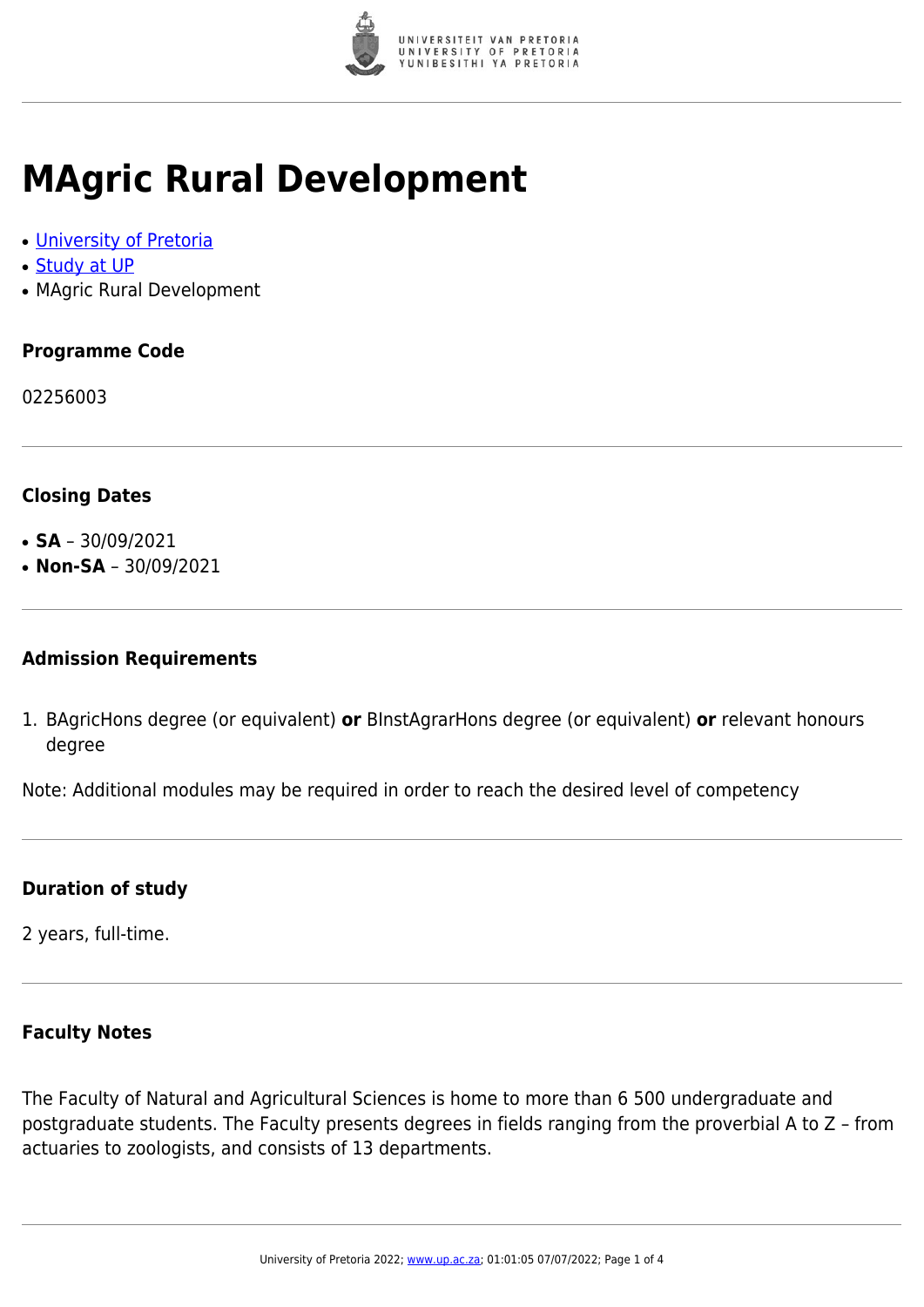

All degree programmes are designed to develop problem-solving individuals who can easily adapt to changing circumstances and take the lead in their chosen fields of specialisation. The qualifications awarded are of world-class and provide access to a multitude of career opportunities for dynamic and creative people. According to the latest Times Higher Education World University Rankings the University has achieved new world rankings in Physical Sciences, a discipline which features strongly in NAS and also maintains excellent positions on the ISI Web of Science (WOS) field rankings in Plant and Animal Sciences, Agricultural Sciences, and Environment and Ecology Sciences.

In the Faculty of Natural and Agricultural Sciences, we strive to continuously improve our high impact research and significantly address the national shortage of PhD graduates that respond to global and local challenges.

#### **Enquiries about the programme**

**Name:** Prof CL Machethe **Tel:** 012 420 3601 **E-Mail:** charles.machethe@up.ac.za



**How to apply**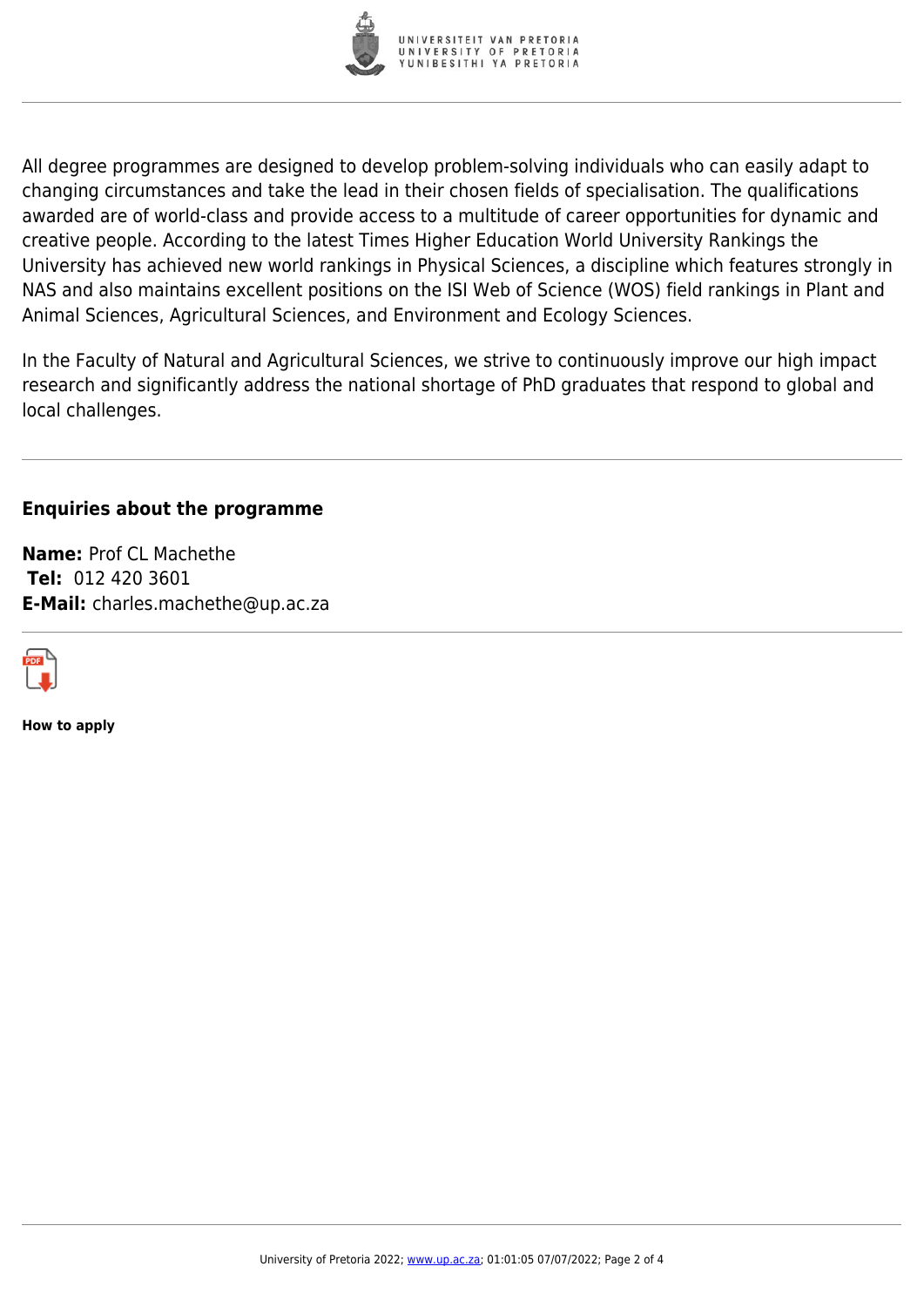



# **Online Application**